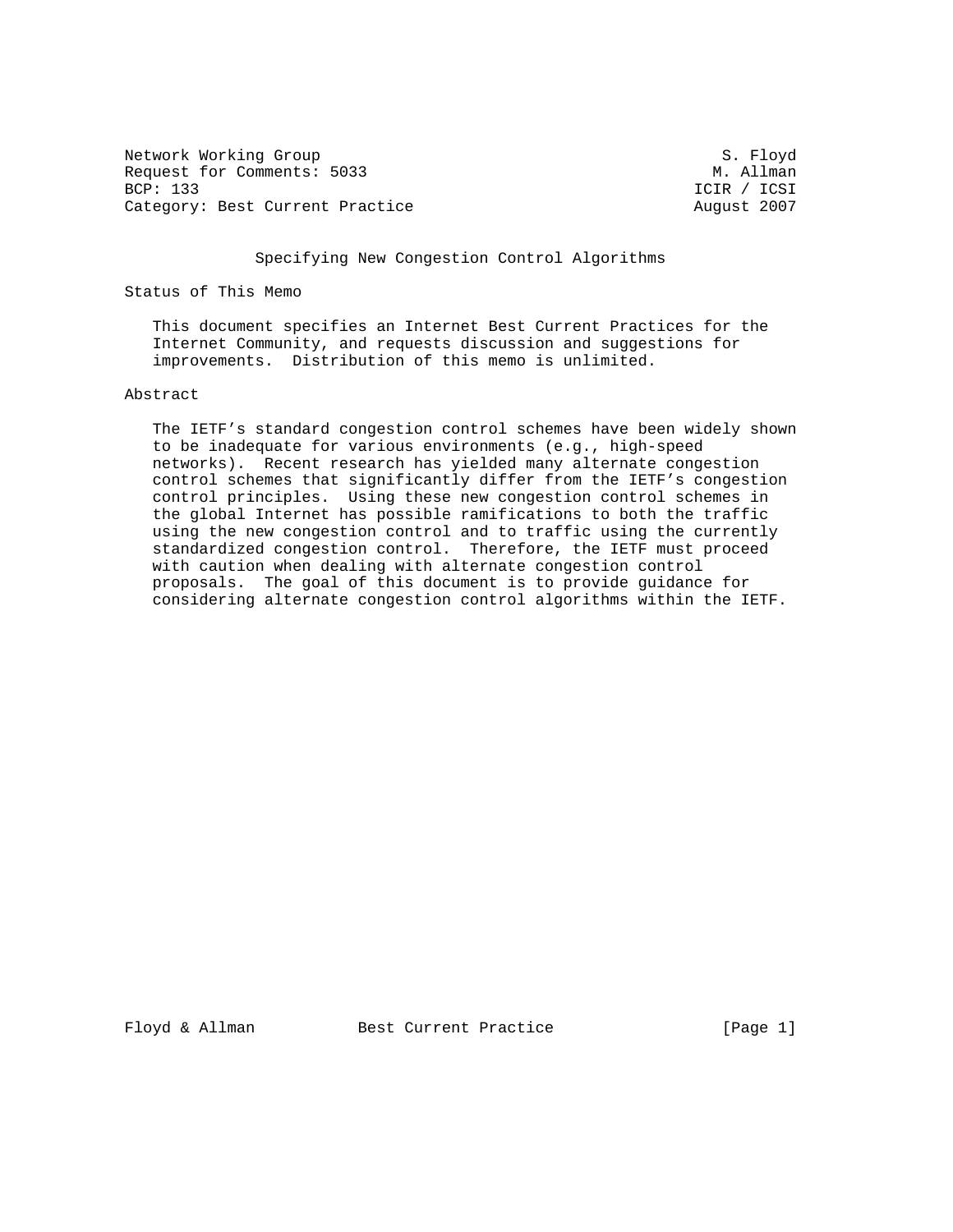# 1. Introduction

 This document provides guidelines for the IETF to use when evaluating suggested congestion control algorithms that significantly differ from the general congestion control principles outlined in [RFC2914]. The guidance is intended to be useful to authors proposing alternate congestion control and for the IETF community when evaluating whether a proposal is appropriate for publication in the RFC series.

 The guidelines in this document are intended to be consistent with the congestion control principles from [RFC2914] of preventing congestion collapse, considering fairness, and optimizing the flow's own performance in terms of throughput, delay, and loss. [RFC2914] also discusses the goal of avoiding a congestion control "arms race" among competing transport protocols.

 This document does not give hard-and-fast requirements for an appropriate congestion control scheme. Rather, the document provides a set of criteria that should be considered and weighed by the IETF in the context of each proposal. The high-order criteria for any new proposal is that a serious scientific study of the pros and cons of the proposal needs to have been done such that the IETF has a well rounded set of information to consider.

 After initial studies, we encourage authors to write a specification of their proposals for publication in the RFC series to allow others to concretely understand and investigate the wealth of proposals in this space.

## 2. Document Status

 Following the lead of HighSpeed TCP [RFC3649], alternate congestion control algorithms are expected to be published as "Experimental" RFCs until such time that the community better understands the solution space. Traditionally, the meaning of "Experimental" status has varied in its use and interpretation. As part of this document we define two classes of congestion control proposals that can be published with the "Experimental" status. The first class includes algorithms that are judged to be safe to deploy for best-effort traffic in the global Internet and further investigated in that environment. The second class includes algorithms that, while promising, are not deemed safe enough for widespread deployment as best-effort traffic on the Internet, but are being specified to facilitate investigations in simulation, testbeds, or controlled environments. The second class can also include algorithms where the IETF does not yet have sufficient understanding to decide if the algorithm is or is not safe for deployment on the Internet.

Floyd & Allman Best Current Practice [Page 2]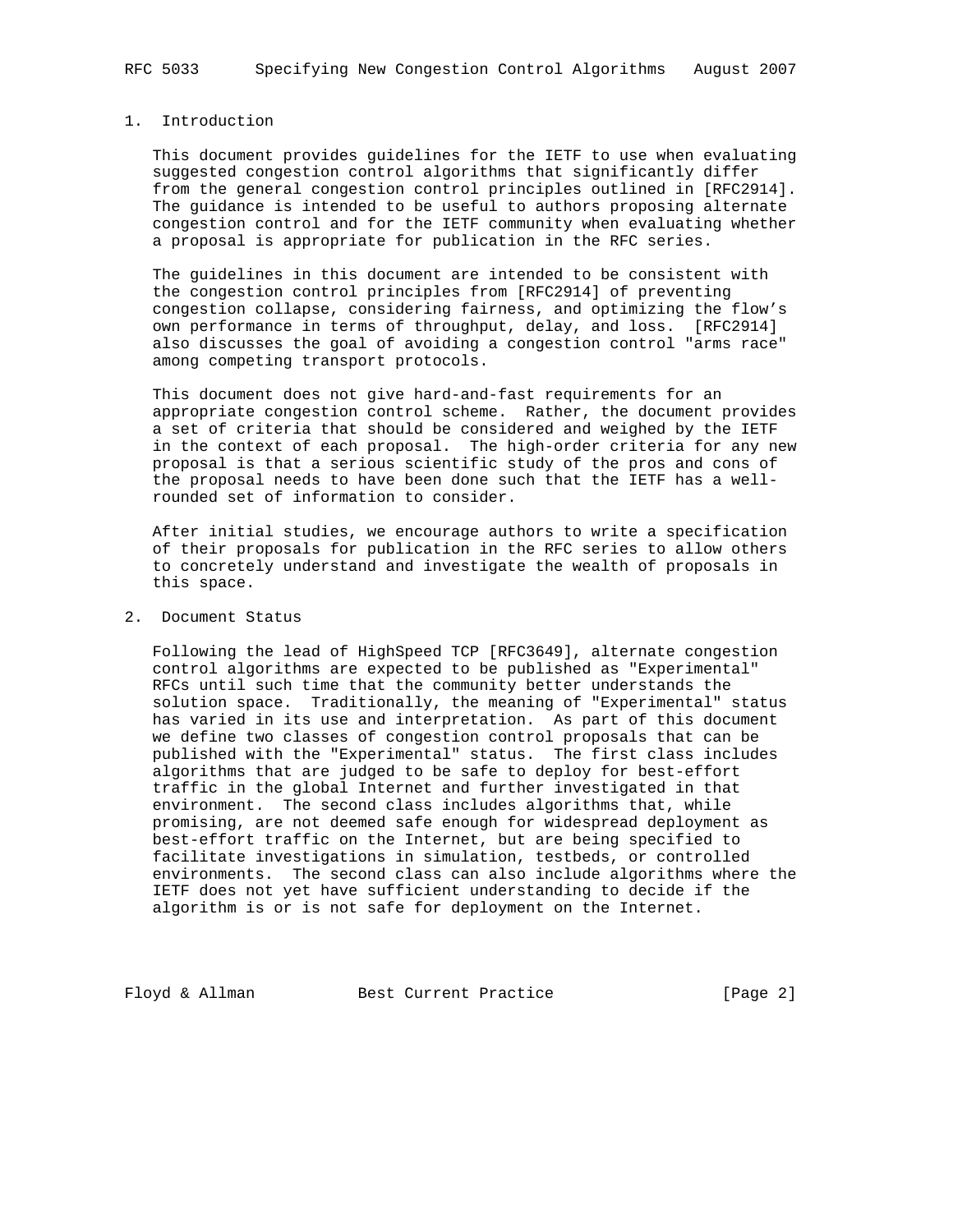Each alternate congestion control algorithm published is required to include a statement in the abstract indicating whether or not the proposal is considered safe for use on the Internet. Each alternate congestion control algorithm published is also required to include a statement in the abstract describing environments where the protocol is not recommended for deployment. There may be environments where the protocol is deemed \*safe\* for use, but still is not \*recommended\* for use because it does not perform well for the user.

 As examples of such statements, [RFC3649] specifying HighSpeed TCP includes a statement in the abstract stating that the proposal is Experimental, but may be deployed in the current Internet. In contrast, the Quick-Start document [RFC4782] includes a paragraph in the abstract stating the mechanism is only being proposed for controlled environments. The abstract specifies environments where the Quick-Start request could give false positives (and therefore would be unsafe to deploy). The abstract also specifies environments where packets containing the Quick-Start request could be dropped in the network; in such an environment, Quick-Start would not be unsafe to deploy, but deployment would still not be recommended because it could cause unnecessary delays for the connections attempting to use Quick-Start.

 For authors of alternate congestion control schemes who are not ready to bring their congestion control mechanisms to the IETF for standardization (either as Experimental or as Proposed Standard), one possibility would be to submit an internet-draft that documents the alternate congestion control mechanism for the benefit of the IETF and IRTF communities. This is particularly encouraged in order to get algorithm specifications widely disseminated to facilitate further research. Such an internet-draft could be submitted to be considered as an Informational RFC, as a first step in the process towards standardization. Such a document would also be expected to carry an explicit warning against using the scheme in the global Internet.

 Note: we are not changing the RFC publication process for non-IETF produced documents (e.g., those from the IRTF or Independent Submissions via the RFC-Editor). However, we would hope the guidelines in this document inform the IESG as they consider whether to add a note to such documents.

#### 3. Guidelines

 As noted above, authors are expected to do a well-rounded evaluation of the pros and cons of proposals brought to the IETF. The following are guidelines to help authors and the IETF community. Concerns that

Floyd & Allman Best Current Practice [Page 3]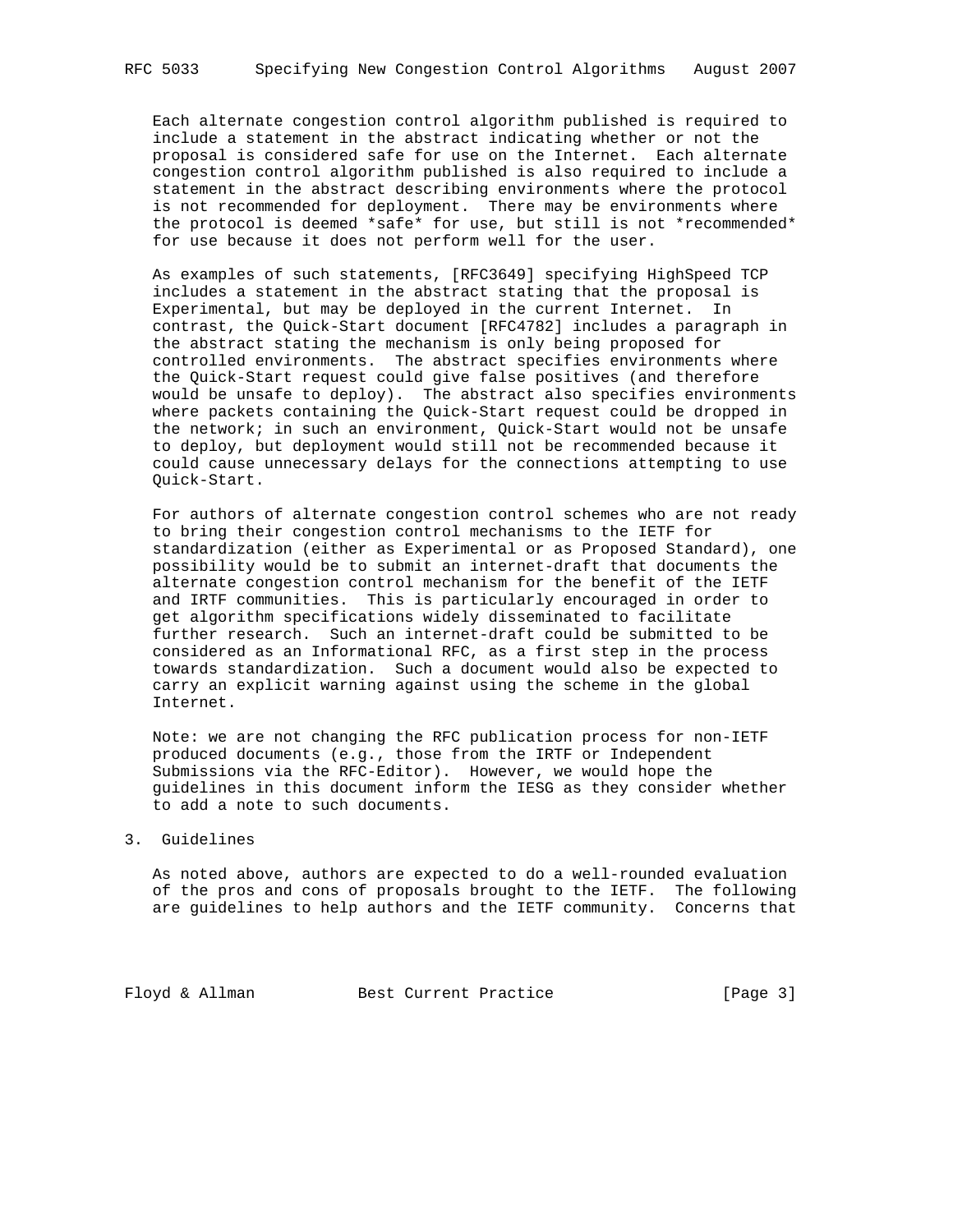fall outside the scope of these guidelines are certainly possible; these guidelines should not be considered as an all-encompassing check-list.

(0) Differences with Congestion Control Principles [RFC2914]

 Proposed congestion control mechanisms should include a clear explanation of the deviations from [RFC2914].

(1) Impact on Standard TCP, SCTP [RFC2960], and DCCP [RFC4340].

 Proposed congestion control mechanisms should be evaluated when competing with standard IETF congestion control [RFC2581, RFC2960, RFC4340]. Alternate congestion controllers that have a significantly negative impact on traffic using standard congestion control may be suspect and this aspect should be part of the community's decision making with regards to the suitability of the alternate congestion control mechanism.

We note that this bullet is not a requirement for strict TCP friendliness as a prerequisite for an alternate congestion control mechanism to advance to Experimental. As an example, HighSpeed TCP is a congestion control mechanism that is Experimental, but that is not TCP-friendly in all environments. We also note that this guideline does not constrain the fairness offered for non-best-effort traffic.

 As an example from an Experimental RFC, fairness with standard TCP is discussed in Sections 4 and 6 of [RFC3649] (HighSpeed TCP) and using spare capacity is discussed in Sections 6, 11.1, and 12 of [RFC3649].

(2) Difficult Environments.

 The proposed algorithms should be assessed in difficult environments such as paths containing wireless links. Characteristics of wireless environments are discussed in [RFC3819] and in Section 16 of [Tools]. Other difficult environments can include those with multipath routing within a connection. We note that there is still much to be desired in terms of the performance of TCP in some of these difficult environments. For congestion control mechanisms with explicit feedback from routers, difficult environments can include paths with non-IP queues at layer-two, IP tunnels, and the like. A minimum goal for experimental mechanisms proposed for widespread deployment in the Internet should be that they do not perform significantly worse than TCP in these environments.

Floyd & Allman Best Current Practice [Page 4]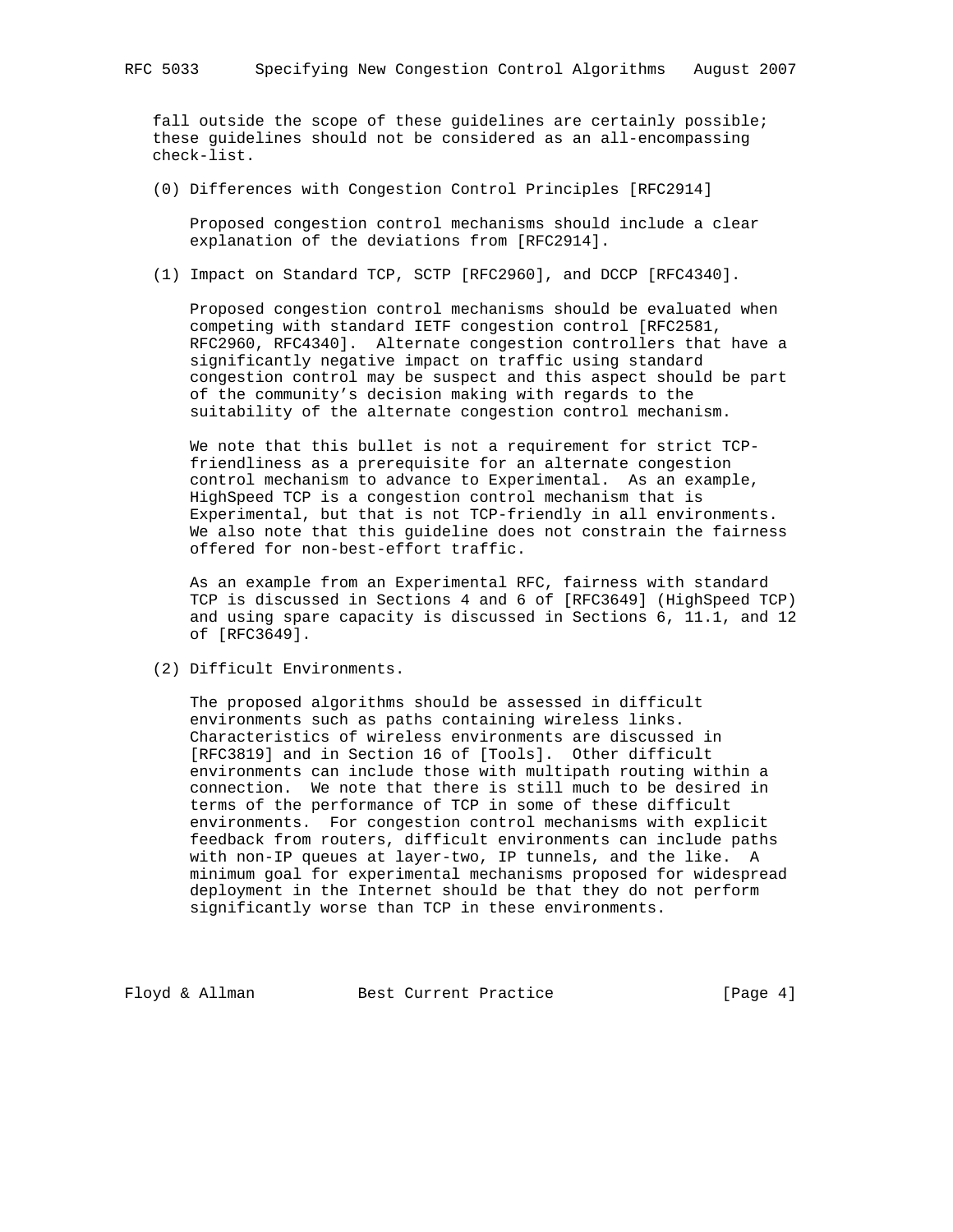While it is impossible to enumerate all the possible "difficult environments", we note that the IETF has previously grappled with paths with long delays [RFC2488], high delay bandwidth products [RFC3649], high packet corruption rates [RFC3155], packet reordering [RFC4653], and significantly slow links [RFC3150]. Aspects of alternate congestion control that impact networks with these characteristics should be detailed.

 As an example from an Experimental RFC, performance in difficult environments is discussed in Sections 6, 9.2, and 10.2 of [RFC4782] (Quick-Start).

(3) Investigating a Range of Environments.

 Similar to the last criteria, proposed alternate congestion controllers should be assessed in a range of environments. For instance, proposals should be investigated across a range of bandwidths, round-trip times, levels of traffic on the reverse path, and levels of statistical multiplexing at the congested link. Similarly, proposals should be investigated for robust performance with different queueing mechanisms in the routers, especially Random Early Detection (RED) [FJ03] and Drop-Tail. This evaluation is often not included in the internet-draft itself, but in related papers cited in the draft.

 A particularly important aspect of evaluating a proposal for standardization is in understanding where the algorithm breaks down. Therefore, particular attention should be paid to characterizing the areas where the proposed mechanism does not perform well.

 As an example from an Experimental RFC, performance in a range of environments is discussed in Section 12 of [RFC3649] (HighSpeed TCP) and Section 9.7 of [RFC4782] (Quick-Start).

(4) Protection Against Congestion Collapse.

 The alternate congestion control mechanism should either stop sending when the packet drop rate exceeds some threshold [RFC3714], or should include some notion of "full backoff". For "full backoff", at some point the algorithm would reduce the sending rate to one packet per round-trip time and then exponentially backoff the time between single packet transmissions if congestion persists. Exactly when either "full backoff" or a pause in sending comes into play will be algorithm-specific. However, as discussed in [RFC2914], this requirement is crucial to protect the network in times of extreme congestion.

Floyd & Allman Best Current Practice [Page 5]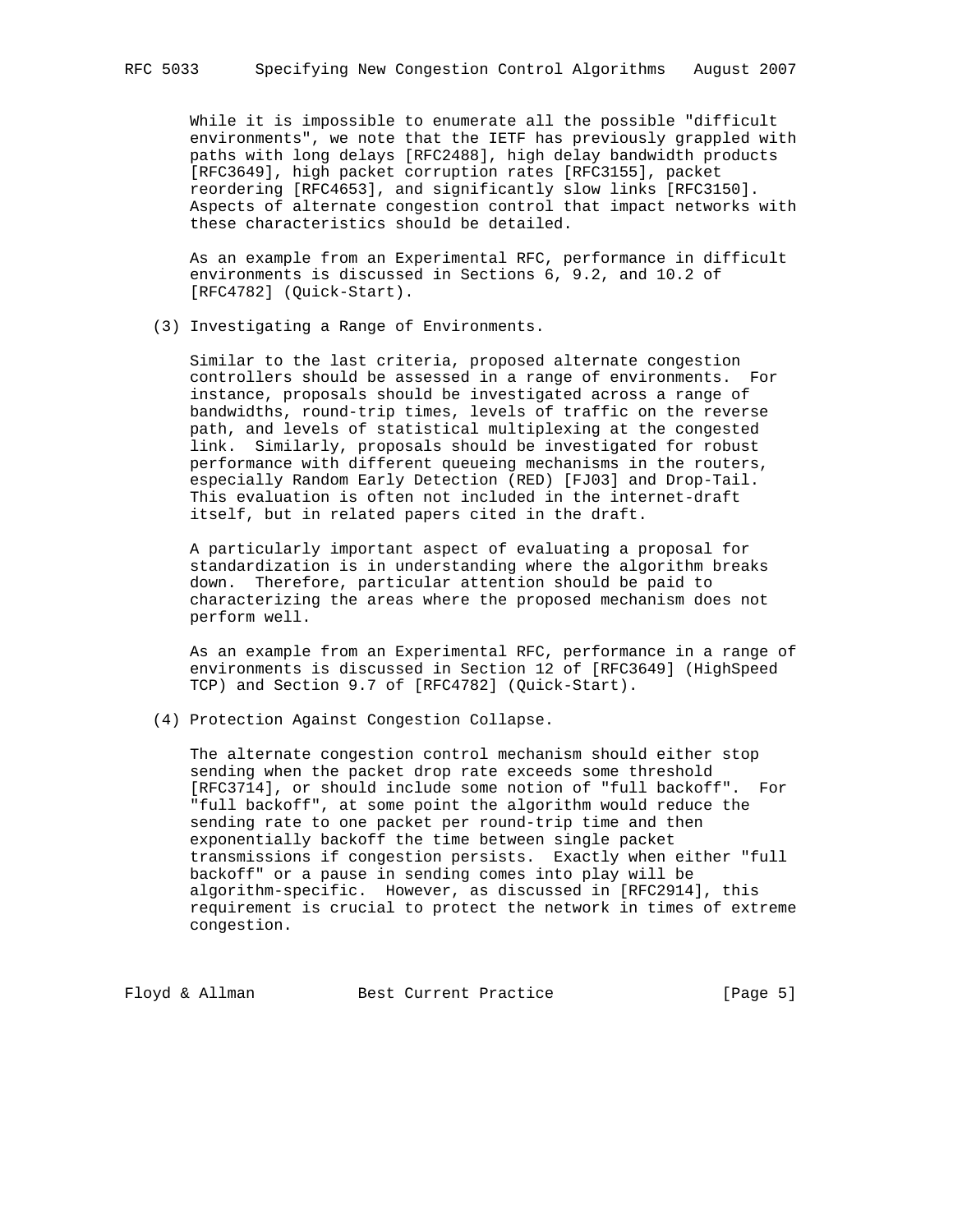If "full backoff" is used, this bullet does not require that the full backoff mechanism must be identical to that of TCP [RFC2988]. As an example, this bullet does not preclude full backoff mechanisms that would give flows with different round trip times comparable bandwidth during backoff.

(5) Fairness within the Alternate Congestion Control Algorithm.

 In environments with multiple competing flows all using the same alternate congestion control algorithm, the proposal should explore how bandwidth is shared among the competing flows.

(6) Performance with Misbehaving Nodes and Outside Attackers.

 The proposal should explore how the alternate congestion control mechanism performs with misbehaving senders, receivers, or routers. In addition, the proposal should explore how the alternate congestion control mechanism performs with outside attackers. This can be particularly important for congestion control mechanisms that involve explicit feedback from routers along the path.

 As an example from an Experimental RFC, performance with misbehaving nodes and outside attackers is discussed in Sections 9.4, 9.5, and 9.6 of [RFC4782] (Quick-Start). This includes discussion of misbehaving senders and receivers; collusion between misbehaving routers; misbehaving middleboxes; and the potential use of Quick-Start to attack routers or to tie up available Quick-Start bandwidth.

(7) Responses to Sudden or Transient Events.

 The proposal should consider how the alternate congestion control mechanism would perform in the presence of transient events such as sudden congestion, a routing change, or a mobility event. Routing changes, link disconnections, intermittent link connectivity, and mobility are discussed in more detail in Section 17 of [Tools].

 As an example from an Experimental RFC, response to transient events is discussed in Section 9.2 of [RFC4782] (Quick-Start).

(8) Incremental Deployment.

 The proposal should discuss whether the alternate congestion control mechanism allows for incremental deployment in the targeted environment. For a mechanism targeted for deployment in the current Internet, it would be helpful for the proposal to

Floyd & Allman Best Current Practice [Page 6]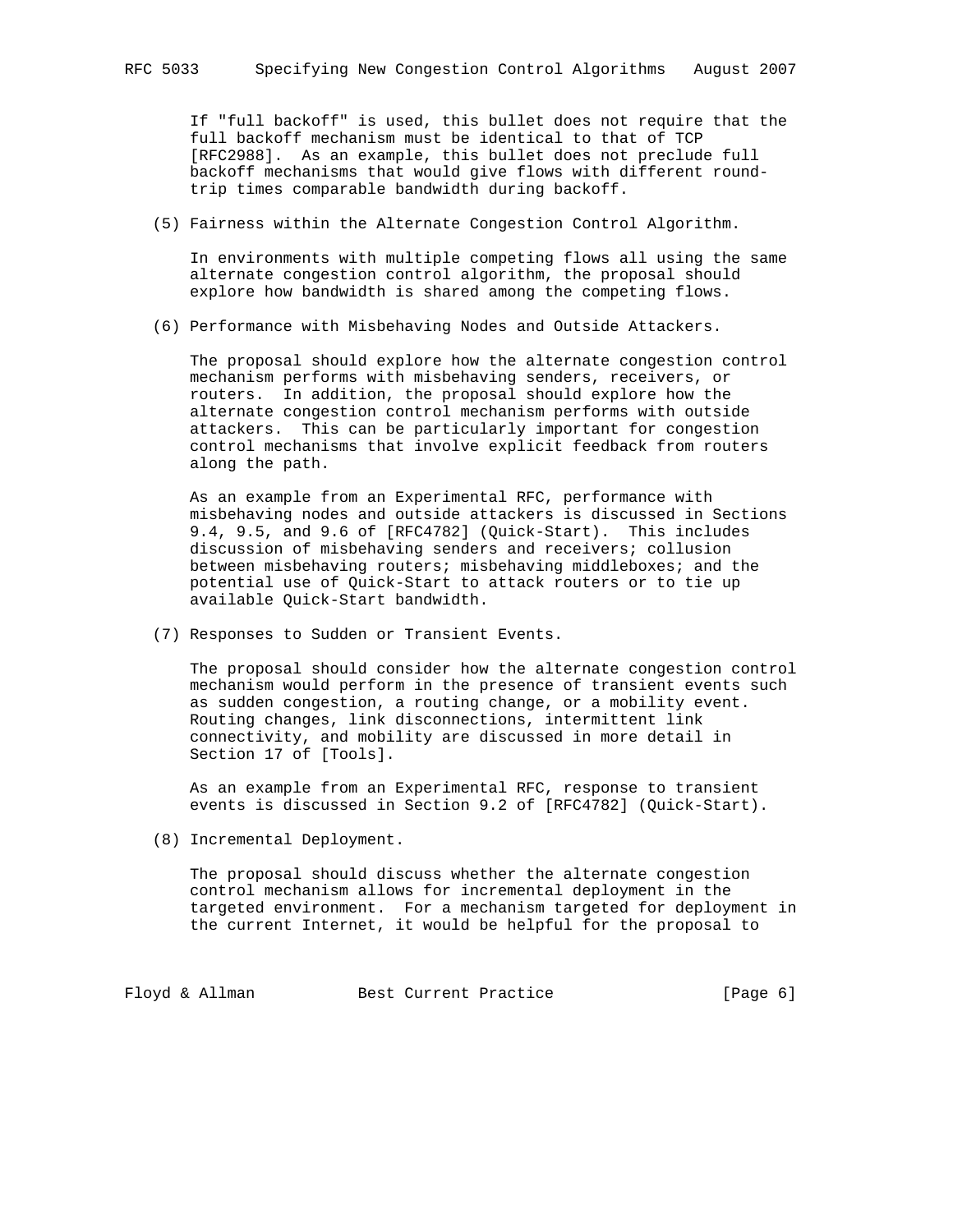discuss what is known (if anything) about the correct operation of the mechanism with some of the equipment installed in the current Internet, e.g., routers, transparent proxies, WAN optimizers, intrusion detection systems, home routers, and the like.

 As a similar concern, if the alternate congestion control mechanism is intended only for specific environments (and not the global Internet), the proposal should consider how this intention is to be carried out. The community will have to address the question of whether the scope can be enforced by simply stating the restrictions or whether additional protocol mechanisms are required to enforce the scoping. The answer will necessarily depend on the change being proposed.

 As an example from an Experimental RFC, deployment issues are discussed in Sections 10.3 and 10.4 of [RFC4782] (Quick-Start).

## 4. Minimum Requirements

 This section suggests minimum requirements for a document to be approved as Experimental with approval for widespread deployment in the global Internet.

 The minimum requirements for approval for widespread deployment in the global Internet include the following guidelines on: (1) assessing the impact on standard congestion control, (3) investigation of the proposed mechanism in a range of environments, (4) protection against congestion collapse, and (8) discussing whether the mechanism allows for incremental deployment.

For other guidelines, i.e.,  $(2)$ ,  $(5)$ ,  $(6)$ , and  $(7)$ , the author must perform the suggested evaluations and provide recommended analysis. Evidence that the proposed mechanism has significantly more problems than those of TCP should be a cause for concern in approval for widespread deployment in the global Internet.

5. Security Considerations

 This document does not represent a change to any aspect of the TCP/IP protocol suite and therefore does not directly impact Internet security. The implementation of various facets of the Internet's current congestion control algorithms do have security implications (e.g., as outlined in [RFC2581]). Alternate congestion control schemes should be mindful of such pitfalls, as well, and should examine any potential security issues that may arise.

Floyd & Allman Best Current Practice [Page 7]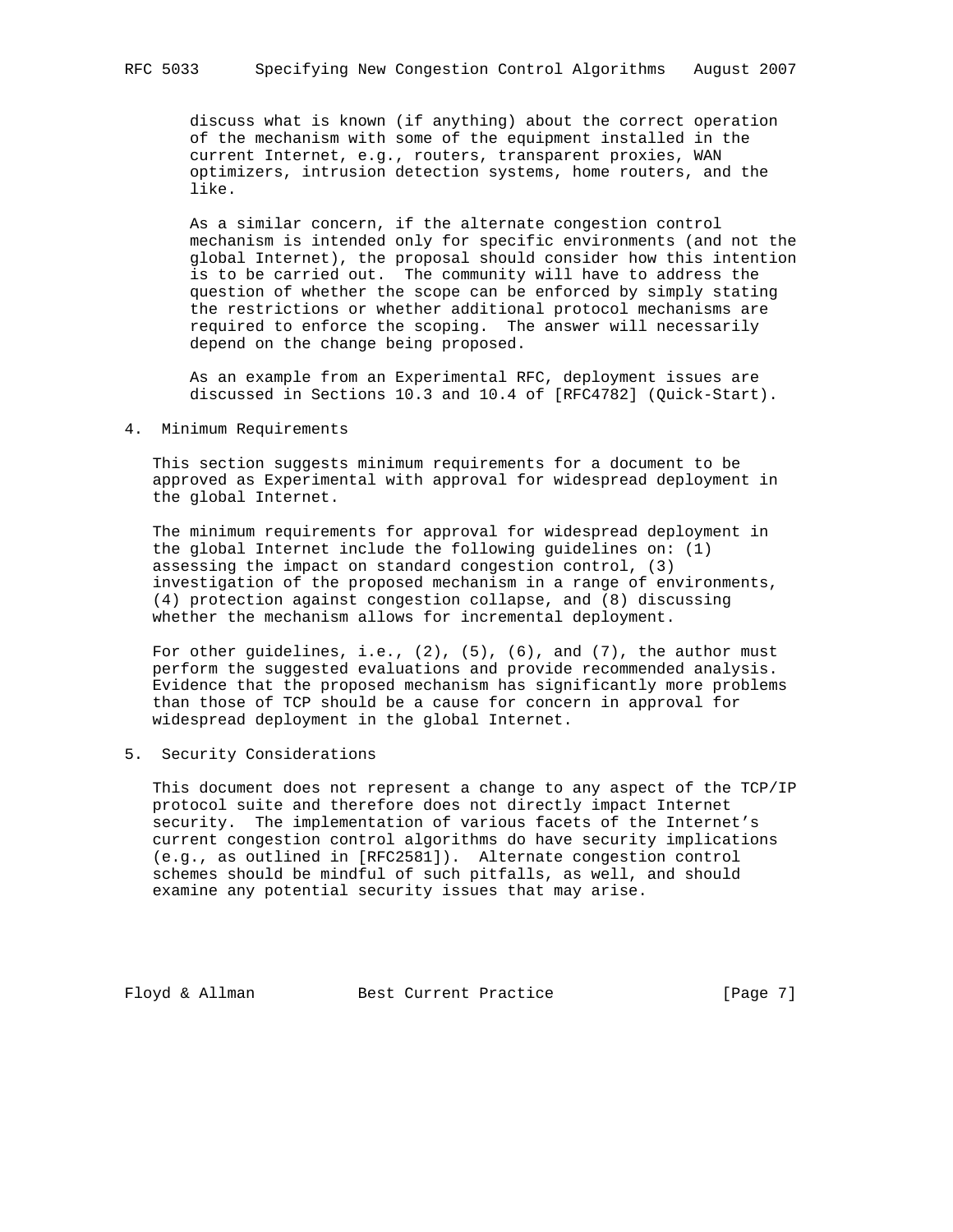6. Acknowledgments

 Discussions with Lars Eggert and Aaron Falk seeded this document. Thanks to Bob Briscoe, Gorry Fairhurst, Doug Leith, Jitendra Padhye, Colin Perkins, Pekka Savola, members of TSVWG, and participants at the TCP Workshop at Microsoft Research for feedback and contributions. This document also draws from [Metrics].

- 7. Normative References
	- [RFC2581] Allman, M., Paxson, V., and W. Stevens, "TCP Congestion Control", RFC 2581, April 1999.
	- [RFC2914] Floyd, S., "Congestion Control Principles", BCP 41, RFC 2914, September 2000.
	- [RFC2960] Stewart, R., Xie, Q., Morneault, K., Sharp, C., Schwarzbauer, H., Taylor, T., Rytina, I., Kalla, M., Zhang, L., and V. Paxson, "Stream Control Transmission Protocol", RFC 2960, October 2000.
	- [RFC4340] Kohler, E., Handley, M., and S. Floyd, "Datagram Congestion Control Protocol (DCCP)", RFC 4340, March 2006.
- 8. Informative References
	- [FJ03] Floyd, S., and Jacobson, V., Random Early Detection Gateways for Congestion Avoidance, IEEE/ACM Transactions on Networking, V.1 N.4, August 1993.
	- [Metrics] S. Floyd, Metrics for the Evaluation of Congestion Control Mechanisms, Work in Progress, July 2007.
	- [RFC2488] Allman, M., Glover, D., and L. Sanchez, "Enhancing TCP Over Satellite Channels using Standard Mechanisms", BCP 28, RFC 2488, January 1999.
	- [RFC2988] Paxson, V. and M. Allman, "Computing TCP's Retransmission Timer", RFC 2988, November 2000.
	- [RFC3150] Dawkins, S., Montenegro, G., Kojo, M., and V. Magret, "End-to-end Performance Implications of Slow Links", BCP 48, RFC 3150, July 2001.
	- [RFC3155] Dawkins, S., Montenegro, G., Kojo, M., Magret, V., and N. Vaidya, "End-to-end Performance Implications of Links with Errors", BCP 50, RFC 3155, August 2001.

Floyd & Allman Best Current Practice [Page 8]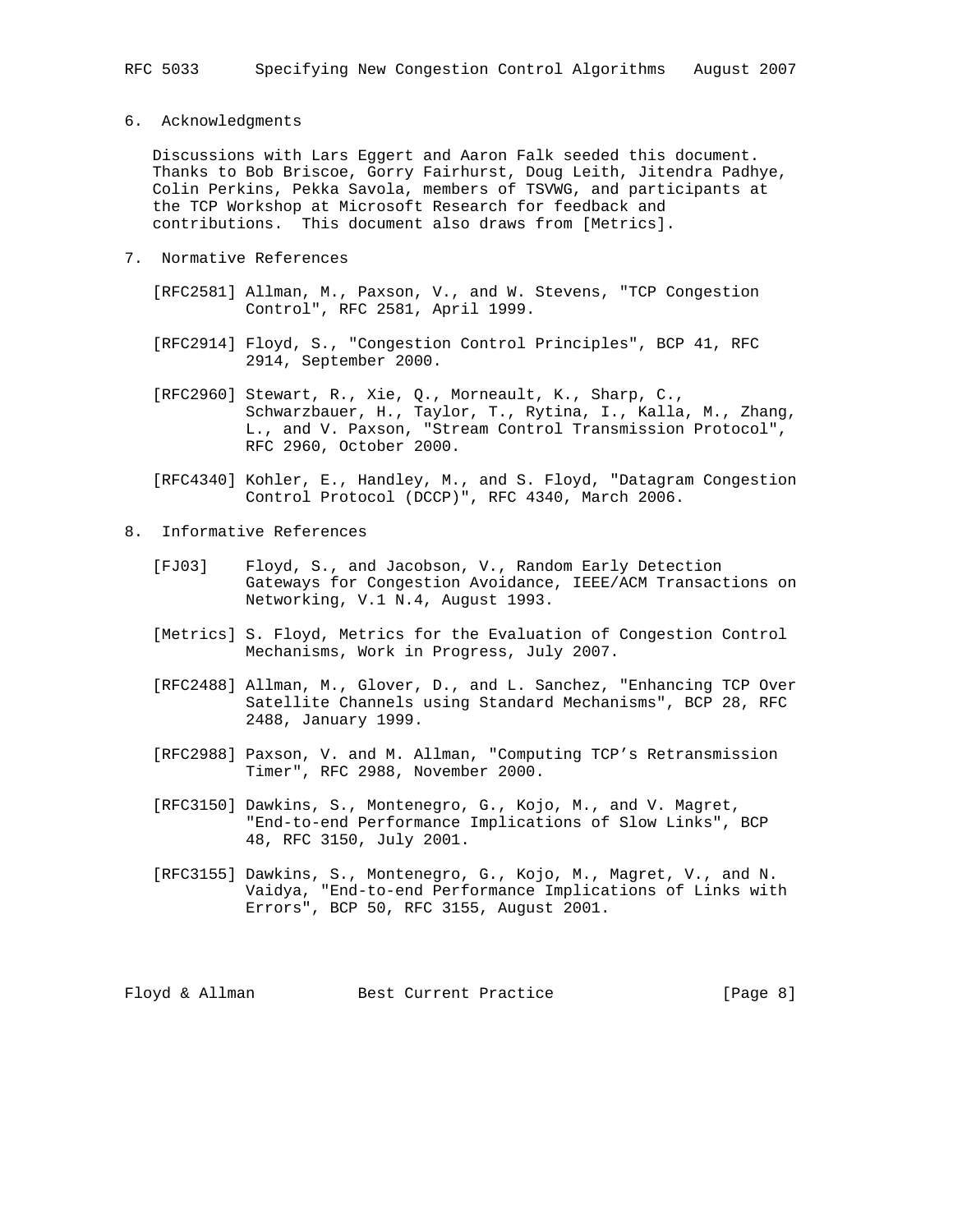- [RFC3649] Floyd, S., "HighSpeed TCP for Large Congestion Windows", RFC 3649, December 2003.
- [RFC3714] Floyd, S. and J. Kempf, "IAB Concerns Regarding Congestion Control for Voice Traffic in the Internet", RFC 3714, March 2004.
- [RFC3819] Karn, P., Bormann, C., Fairhurst, G., Grossman, D., Ludwig, R., Mahdavi, J., Montenegro, G., Touch, J., and L. Wood, "Advice for Internet Subnetwork Designers", BCP 89, RFC 3819, July 2004.
- [RFC4653] Bhandarkar, S., Reddy, A. N., Allman, M., and E. Blanton, "Improving the Robustness of TCP to Non-Congestion Events", RFC 4653, August 2006.
- [RFC4782] Floyd, S., Allman, M., Jain, A., and P. Sarolahti, "Quick- Start for TCP and IP", RFC 4782, January 2007.
- [Tools] S. Floyd and E. Kohler, Tools for the Evaluation of Simulation and Testbed Scenarios, Work in Progress, July 2007.

Authors' Addresses

 Sally Floyd ICIR (ICSI Center for Internet Research) 1947 Center Street, Suite 600 Berkeley, CA 94704-1198 Phone: +1 (510) 666-2989 EMail: floyd@icir.org URL: http://www.icir.org/floyd/

 Mark Allman ICSI Center for Internet Research 1947 Center Street, Suite 600 Berkeley, CA 94704-1198 Phone: (440) 235-1792 EMail: mallman@icir.org URL: http://www.icir.org/mallman/

Floyd & Allman Best Current Practice [Page 9]